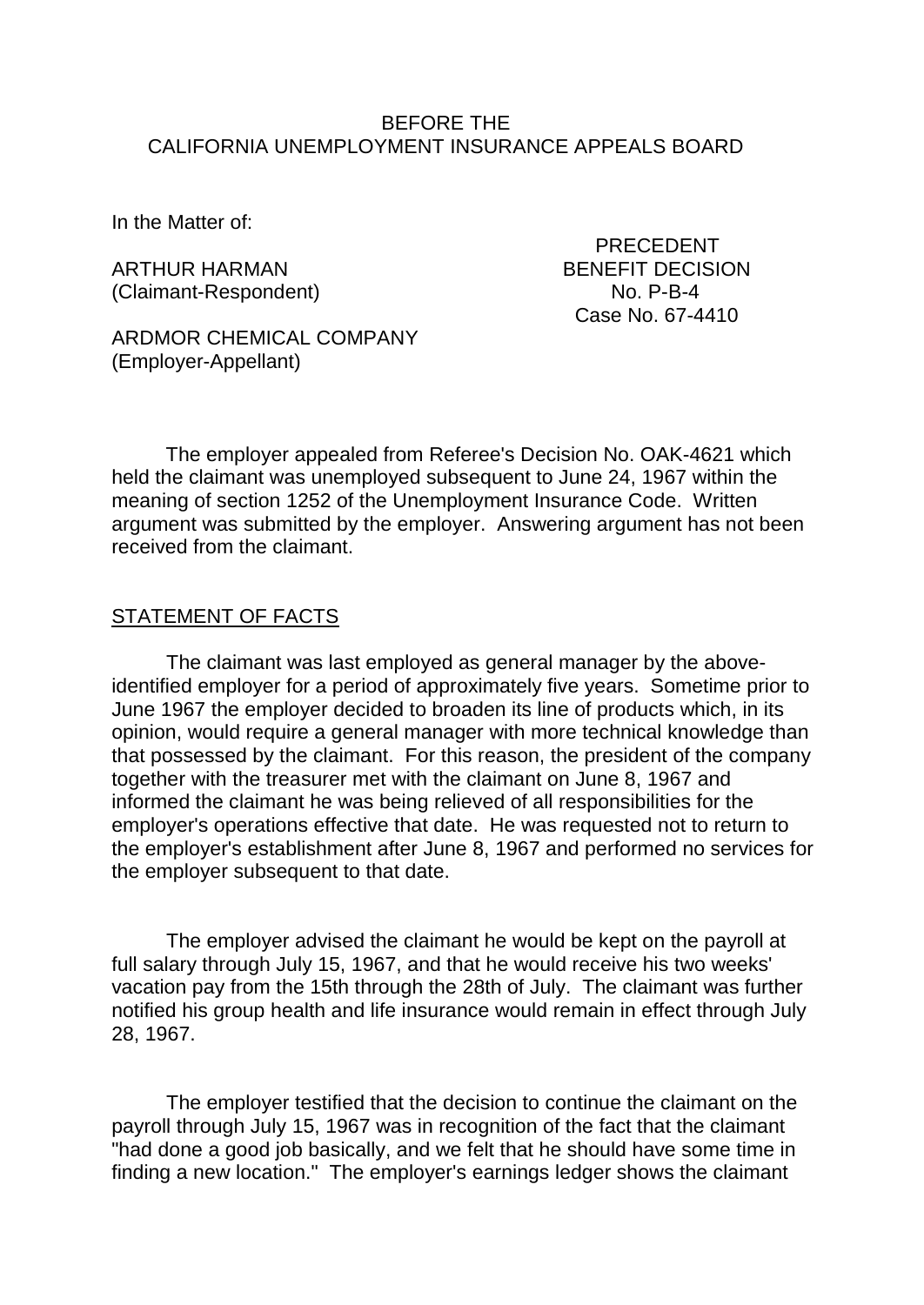was paid his normal salary on June 17, July 1, and July 15, 1967. On June 12 he was paid his vacation pay which was shown "ADV. VAC. 7/16 - 7/28/67." This advance vacation payment was made at the claimant's request because he needed the money immediately.

The claimant's testimony does not differ substantially from that of the employer except he contends he was told the five weeks' pay was severance pay. The employer denied that such statement was made and at the hearing before the referee contended the five weeks' pay was "in lieu of notice pay."

On or about September 6, 1967 the employer received a claim for group health insurance benefits from the claimant. The claim was for payment of a doctor's office visit by the claimant's son on July 26, 1967. The claim was processed for payment and paid. On the employer's portion of the claim form it was indicated the claimant's insurance was cancelled on July 28, 1967.

The employer has no written policy or established custom with respect to payment of severance pay, in lieu of notice pay, or other forms of pay when it dismisses an employee. Each situation is handled on an individual basis. There was no collective bargaining agreement covering the terms and conditions of the claimant's employment.

The claimant filed his claim for unemployment benefits in the Oakland office of the Department of Employment effective June 11, 1967, and informed the department of receipt of the two weeks' vacation pay and the additional five weeks' payment. In response to the Notice of Claim Filed the employer stated that the claimant ". . . will remain on our payroll through July 28, 1967 which includes vacation pay." The department determined that the vacation pay constituted wages which exceeded his weekly benefit amount and was allocable to the period immediately following termination of the claimant's employment. He was held ineligible for benefits through June 24, 1967. The department considered the five weeks' additional payment to be severance or dismissal pay and did not constitute wages.

The employer appealed to a referee from this determination, contending that the five weeks' payment the claimant received was wages. In his decision the referee held that the vacation pay the claimant received was wages but that the additional payments were dismissal or severance pay.

P-B-4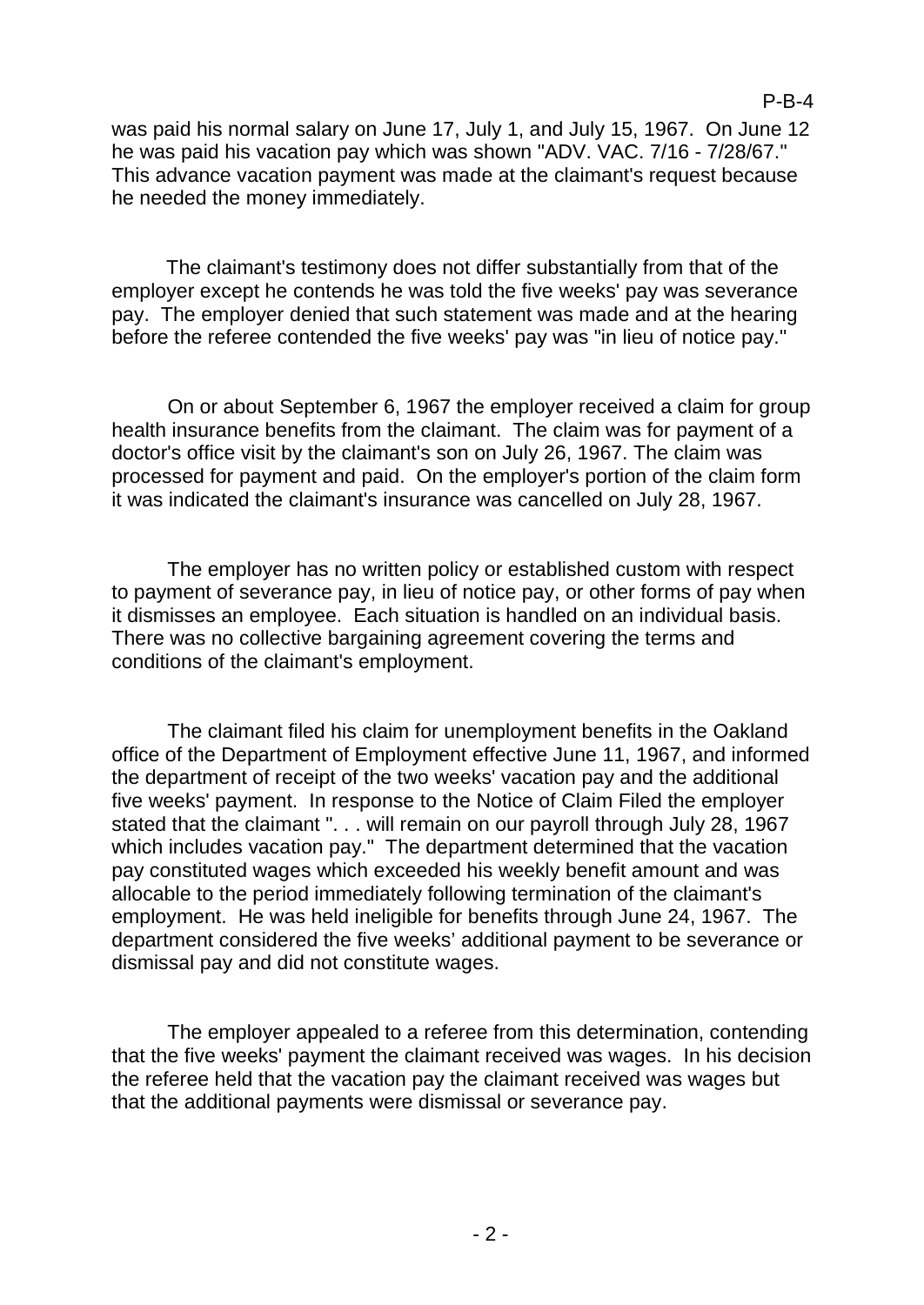The issues in this case are whether the payments made to the claimant upon termination of the employment relationship constitute "wages," and if so, to what period should the payments be allocated.

## REASONS FOR DECISION

Section 1251 of the Unemployment Insurance Code provides as follows:

"Unemployment compensation benefits are payable from the Unemployment Fund to unemployed individuals who are eligible under this part."

Section 1252 of the code provides in part:

"An individual is 'unemployed' in any week during which he performs no services and with respect to which no wages are payable to him, or in any week of less than full-time work if the wages payable to him with respect to that week are less than his weekly benefit amount."

We are here concerned with the period from June 11, 1967 through July 28, 1967. During this period the claimant performed no services, so the only question before us is the extent to which wages were payable to him "with respect to" each of the weeks in that period. In a week with respect to which no wages were payable, or wages less than the weekly benefit amount, the claimant would satisfy the requirement in section 1251 of the code.

We first turn our attention to the contention of the employer that the payments made to the claimant during the period from June 11, 1967 through July 15, 1967 constituted "in lieu of notice pay." In our opinion, these payments were not wages in lieu of notice of dismissal in any meaningful sense because the claimant had no right to any notice of which the payments could be in lieu. A necessary characteristic of payments in lieu of advance notice is that there be a right to such advance notice, or at least such a custom as would give rise to an enforceable expectancy. It was not shown in this case that the employer made a regular practice of giving pay in lieu of notice or payment for the notice period as a matter of right (Jewell v. Colonial Theatrical Company (1910), 12 Cal. App. 681; 108 P. 527), nor was there a custom or pattern of doing so.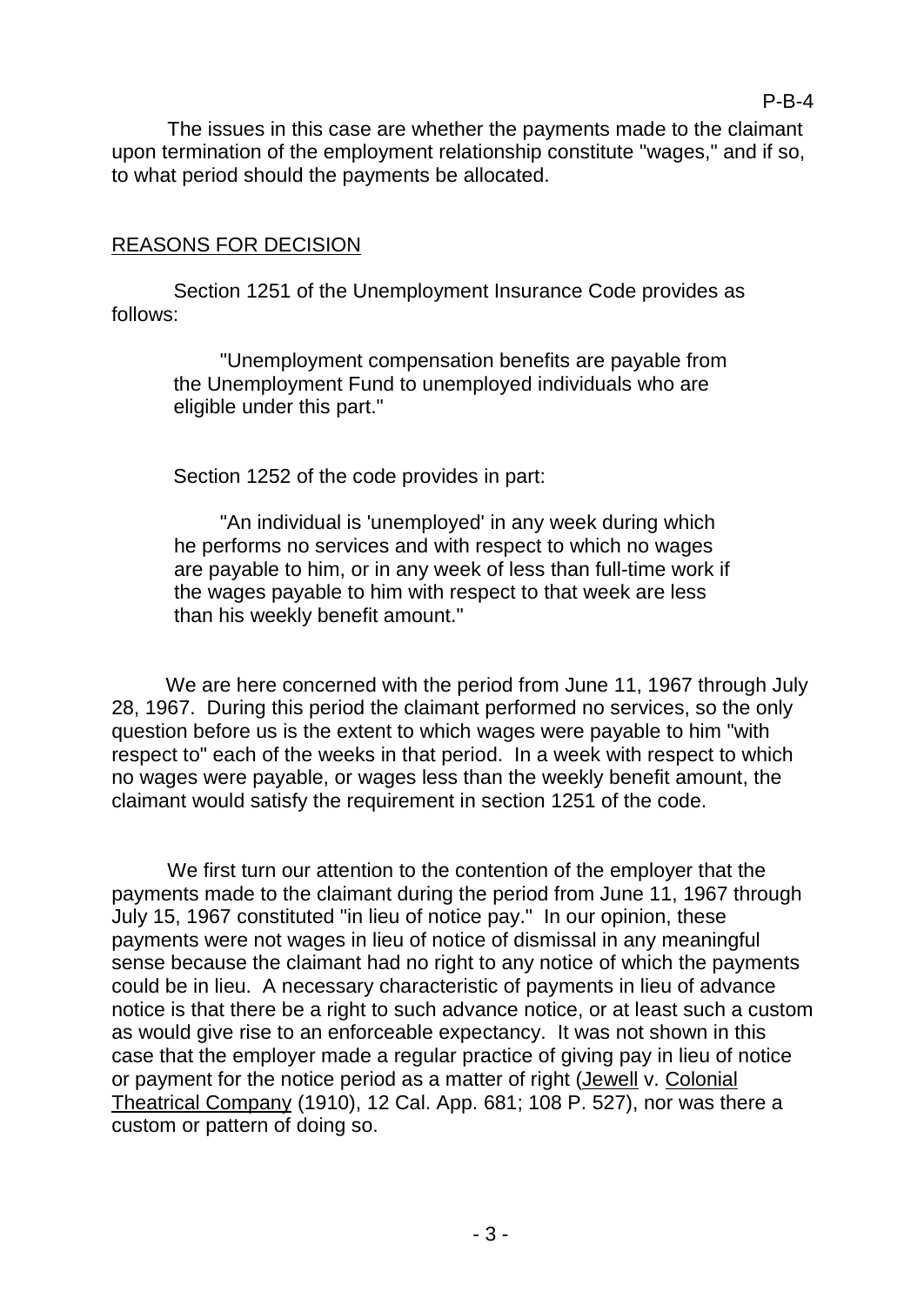We consider next the claimant's contention that the payments were severance or dismissal pay and do not constitute wages.

The two leading cases in California relative to severance or dismissal pay are Bradshaw v. California Employment Stabilization Commission (1956), 46 C. 2d 608; 297 P. 2d 970, and Powell, et al. v. California Department of Employment (1965), 63 A.C. 99, 45 Cal. Rptr. 136. In the Bradshaw case, the court held that dismissal pay, required under the terms of a collective bargaining agreement, constituted wages and the claimant was not entitled to unemployment benefits during the period to which such wages were allocated. This decision was issued by the court in 1956 prior to the amendment of the Unemployment Insurance Code in 1959 when section 1265 of the code was enacted. The court in the Powell case stated, in effect, that since the legislature amended the Unemployment Insurance Code in 1959 by adding section 1265 of the code, the Bradshaw case was no longer controlling.

Section 1265 of the code provides as follows:

"Notwithstanding any other provisions of this division, payments to an individual under a plan or system established by an employer which makes provisions for his employees generally, or for a class or group of his employees, for the purpose of supplementing unemployment compensation benefits shall not be construed to be wages or compensation for personal services under this division and benefits payable under this division shall not be denied or reduced because of the receipt of payments under such arrangements or plans.

"This amendment is hereby declared to be merely a clarification of the original intention of the Legislature and is not a substantive change, and is in conformity with the existing administrative interpretation of the law."

The court in the **Powell** case stated in part as follows:

"The declaration of legislative intent contained in section 1265 obviously is sufficiently broad to include within its language the dismissal and severance payments . . . ."

In the Powell case, the claimant had received either "severance pay" or "dismissal pay" under the terms of a collective bargaining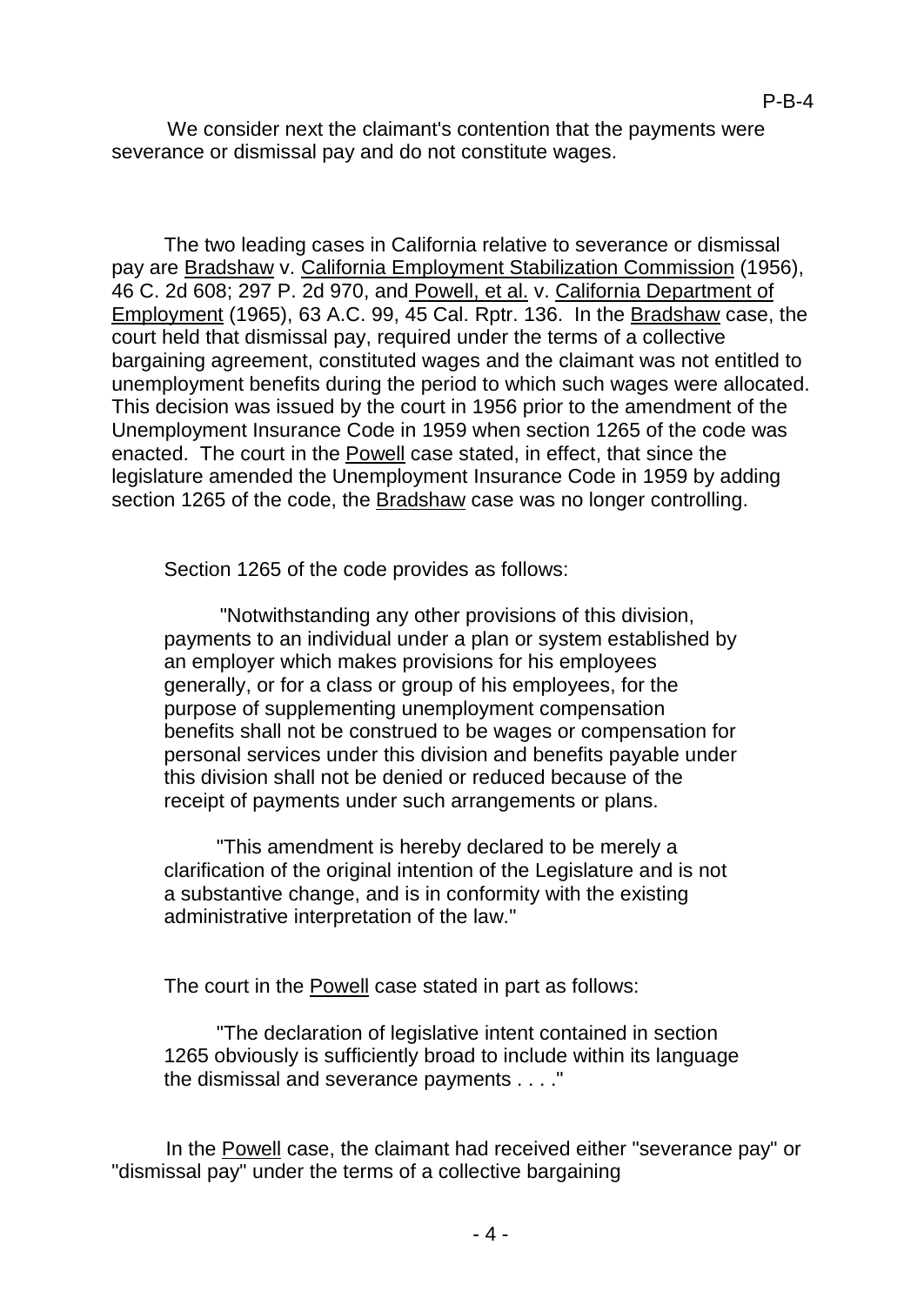agreement. In concluding that severance pay or dismissal pay did not constitute wages, the court stated:

"In essence, respondents would draw a material distinction between the supplemental unemployment benefit plans and severance or dismissal pay on the basis of the label by which the additional benefits are described in the documents which provide for the benefits. But there would appear to be no reason why collective bargaining agreements which now provide for severance or dismissal pay could not be modified to give such payments a different label and concededly qualify the discharged employee for his full unemployment insurance benefits without doing violence to the integrity of the Unemployment Insurance Fund or any party involved. To resolve the issue according to the label attached, as respondents urge, would accord greater weight to form than to substance and such a resolution is not in keeping with the obvious legislative intent expressed in section 1265 to broaden the coverage of unemployment insurance benefits."

As we interpret the **Powell** case, the courts have equated severance pay or dismissal pay with the type of payments covered by section 1265 of the code. If such payments result from a plan or system or from the provisions of a collective bargaining agreement and are available to a class or group of employees, then the payments do not constitute wages.

However, that is not the case in the instant matter. It was not shown that the payments received by the claimant were the result of any plan or system or collective bargaining agreement, nor was there any showing that such payments were available to a class or group of employees. The payments in the present case were not made in a lump sum, usable immediately in their entirety like normal severance payments. They were paid in installments at the regular wage-payment times, as though the claimant's services had been continuing. The amounts were, therefore, clearly for the particular weeks for which similar wage payments would have been made on the same dates had the claimant remained in service.

We hold, therefore, that the payments in this case were not severance pay of the type before the court in the Powell case, nor supplemental unemployment benefits in the sense meant by section 1265 of the code. We are here considering another type of payment not previously identified in our decisions or those of the courts of this state. In view of the manner and purpose of these payments, we shall designate them for convenience as wage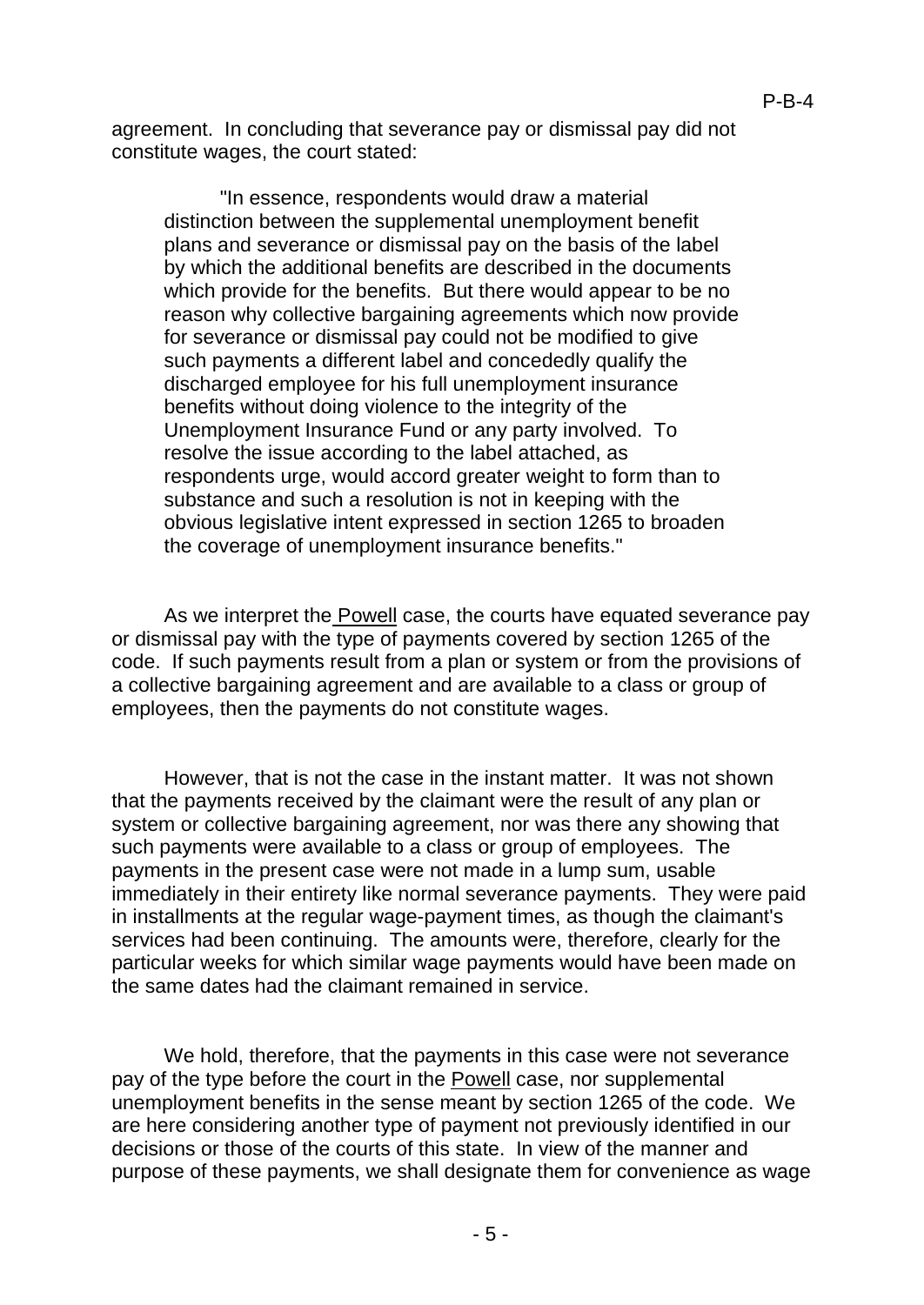continuation payments. More important than the label, it is clear that each payment was made for the period in which services would have been furnished to earn a normal wage payment due at the time when the wage continuation payments were made. If the claimant had continued to provide services through July 15, 1967, he would have been paid on the dates and in the amounts that he received as wage continuation payments.

We conclude that these payments were made "with respect to" the period from June 11, 1967 through July 15, 1967, and that they constitute "wages" within the meaning of that word as used in section 1252 of the code, not being excluded by section 1265 or the Powell decision. It follows that, since the amount paid with respect to each week in the period last mentioned exceeded the claimant's weekly benefit amount, he was not "unemployed" during that period within the meaning of section 1251 of the code.

In Shand v. California Employment Stabilization Commission (1954) 124 Cal. App. 2d 54, 268 P. 2d 193, a California District Court of Appeal held that a vacation payment, made at the termination of employment, was paid with respect to the period after termination of employment as though the claimant had been told to take the vacation to which he was entitled, and then dismissed. The claimant there was entitled to such paid vacation, but not to payment without vacation during continued employment. The situation now before us appears to be substantially the same. When entitlement to vacation with pay is fully earned but the pay cannot be obtained without taking the vacation, payment for this vacation entitlement at termination of employment is paid with respect to a period following termination of employment.

When several types of payment are made with respect to periods following employment, they ordinarily are paid with respect to periods following one another. Here, we therefore conclude that the vacation payments were made with respect to the two weeks following the period of wage continuation payments. Again, these vacation payments exceeded the weekly benefit amount during this time.

The claimant, therefore, was not an unemployed person as that term is used in section 1251 and defined in section 1252 of the code during the period ending July 28, 1967. During this period he was thus ineligible for unemployment benefits under section 1251.

We are not here concerned with whether or not the employment relationship ended before or after the wage continuation period. Under section